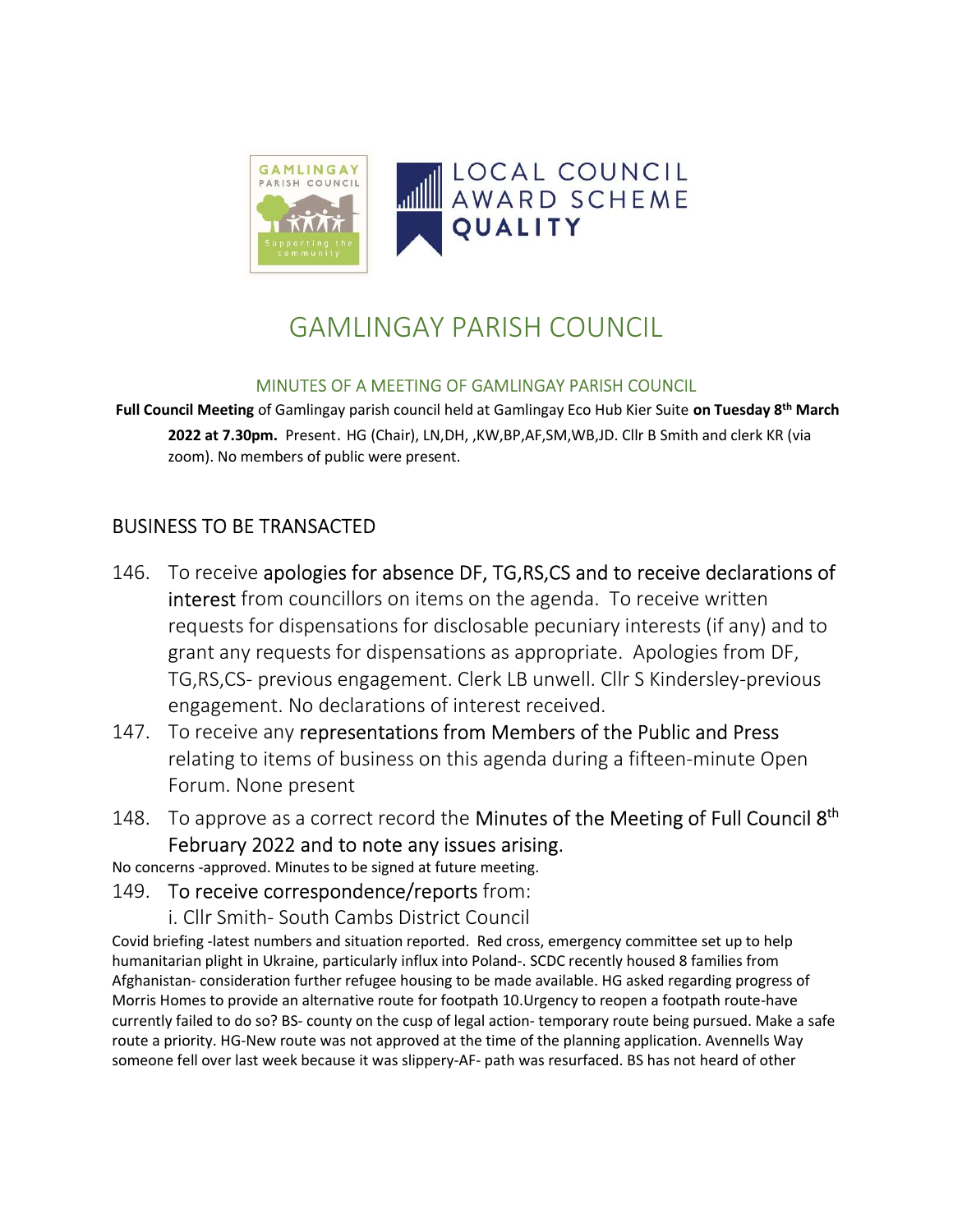incidents- AF to contact person concerned to find out more detail. BS any other questions or issues requiring her attention? No further questions.BS left the meeting.

ii. Cllr Kindersley – Cambridgeshire County Council – Not present.

> iii. Neighbourhood Watch Scheme, Community Safety Group – request for room hire funding for recruitment event (Crime Prevention budget)

Agreed allocating £50 grant from this year's crime prevention budget to the group for general expenditure.

#### Police, Speedwatch update

Speedwatch update in the pack from SW. Application for new position at Green End- location now has been approved- first exercises can be scheduled. Contacting 2 people to sign up- training- just

needs email addresses and online training for anyone who wants to do it.

BP is concerned about speeding traffic on Stocks Lane- wants a crossing, safe crossing to health centre from Blythe Way. BP to request location on Stocks Lane for speedwatch monitoring. JD-no trucks should be allowed down Stocks Lane/Church Lane at school times. BP- Blythe Way pedestrian crossing-could not see far enough down the road- incidences of speeding traffic making it unsafe to cross.

#### Neighbourhood Watch

Meeting planned for this Saturday morning- coffee morning- NW co-ordinator for the area is attending- application for funding- will have a presence at event. Agreed allocating £50 grant from this years crime prevention budget to the group. KW underline benefit of Neighbourhood Watch and publicize it. Need volunteers for every street- to compare notes.

#### 150. To receive reports on other Parish Council matters:

## 150.1 Community Buildings and recreation spaces

- i. Eco Hub a. Increase charges 2022/23 noted;
	- b. Long Term Maintenance fund -review update

 Clerk advised NM arranged for review of LTM mechanism and requirements going forward. LN-Quote seems reasonable- approx. £11k for five year review. Meeting to be arranged to look at finer detail. More to follow

#### c. Covid regulations updated

noted

ii. Cemeteries and churchyards –

a. Common beech-revised contractor

Noted slight increase in cost

## b. estimated date of removal (consideration)

Tree scheduled to be removed in July but is bird nesting season. Can delay until September- but there is a small risk that if there is a Summer storm tree could be vulnerable to fall. Inconclusive vote about removing tree in July. The ecological issue bird nesting-KW- if we take the tree down before birds have finished there will be lots of community criticism. Explain due to the risk tree is to be taken down-could hit the church. Net the tree to prevent nesting? HG generally not in favour of that. It was resolved to wait until September, subject to PCC accepting the risk that the tree could fall and damage church premises if there is a summer storm. Resolved- to wait until September if PCC agree to accept the associated risks with this.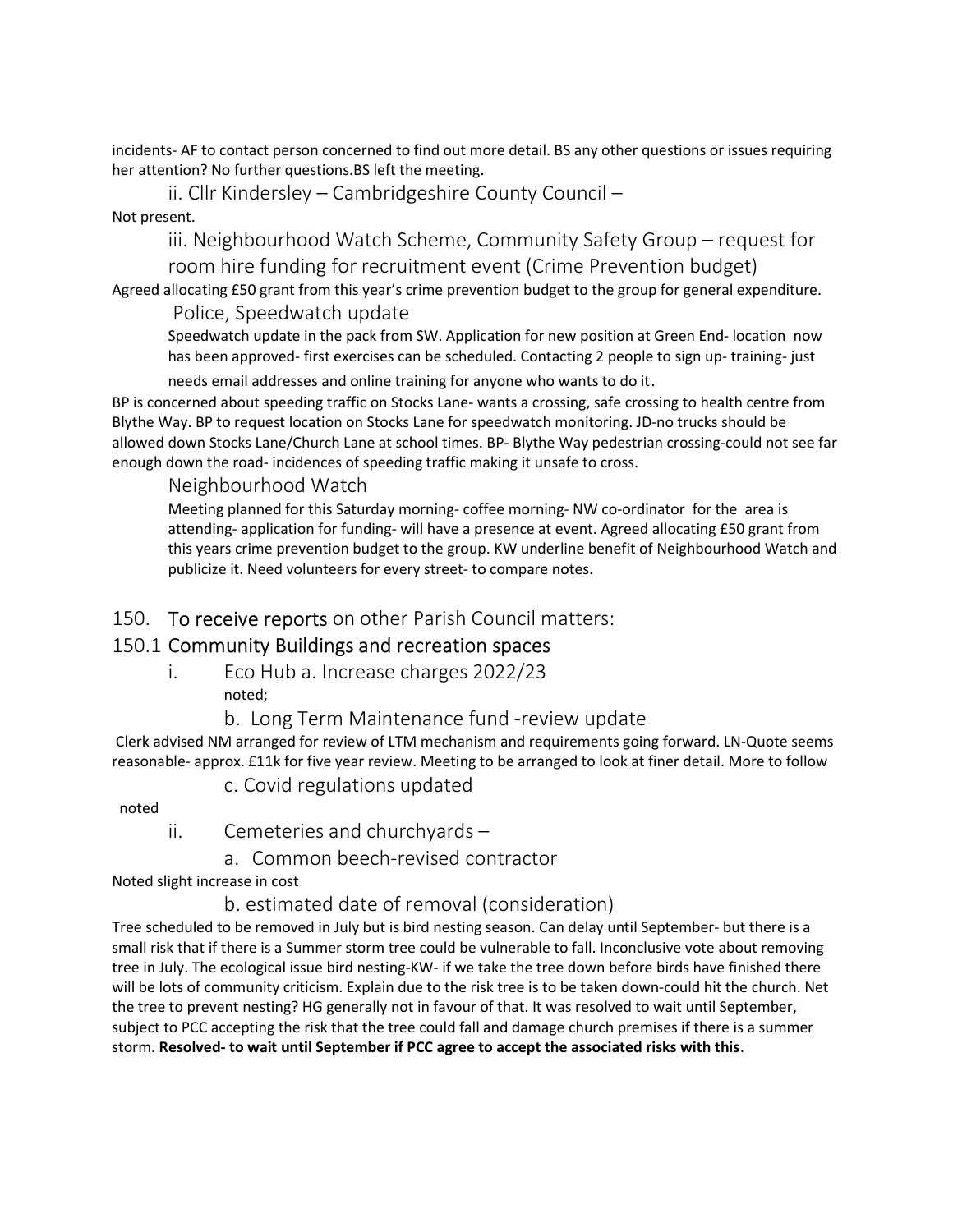c. replacement trees, working group notification-correspondencenoted

### d. Request for wood- Almshouse trustees.

Original stance in December was to remove all arisings mainly due to health and safety- no variations proposed. Further written request received by clerks and included in pack from the Almshouse Trustees. WB new wood needs seasoning- cannot be used for a year and issue of storage. Happy to stick with the original decision in December. Discussion about burning wood- logistics chopping and storing - health and safety. 8 voted for and 1 objected. Resolved to remove all arisings by contractor/previous decision stands.

iii. Old Methodist Chapel – floor inspection-

Site visit was planned for today AF unfortunately did not get the message, clerk to find out if visit occurred. Guttering damage- Request made to enter compound or for Morris Homes to fix guttering. Morris Homes have agreed to do this, but won't be imminent. This was appreciated.

iv. Bowls Club – withdrawn interest in a new site, requests for: tree reduction, new fence, new electricity supply and s.106 fundsconsideration of response-

Challenge is to get inexpensive electrical supply fit for purpose- AF-battery storage is a possibility- £8k parish council funds identified for the entire removal trees and replacement fencing-£3k identified to help for battery storage/solar provision to sustain existing facility. SM Tree replacement is required -yes but not in that location. Seek alternative location for replacing the conifer trees. The trees have to be taken down from inside the compound due to bank/proximity to watercourse-risk of damage to green.

v. Ground works – report on progress-OK-most have been done

vi. Risk Assessments for all areas (quarterly)- report urgent items-

Lower field bridge-HG- temporary repair done- issue reported to County Highways- has maintenance responsibility for the bridge as it is a public footpath. Cemetery and war memorial-WB- all OK, SM- reminder needed of what is needed? Clerk to look into area of responsibility. All Councilors with RA responsibilities to contact clerks if further information is required.

#### 150.2 Library – latest

Latest statistics were noted.

## 151. Information, communications and consultations

i. Climate Action Group – update, draft minutes –

Draft minutes to be circulated-Clerk to action

#### ii. Neighbourhood plan – update

Inspectors report is not published yet- it has sensitive content. Clerk to publish on website when it is published on SCDC website. SM- what to do next- what happens?- SCDC has 5 weeks to decide whether the plan fulfills the basic conditions and whether the plan can proceed to referendum. Inspector is likely to want revisions to documents an map changes which will take time and additional cost. Clerk is currently working on publication of documents of the Neighbourhood plan which be put on the website in the next month or so, when clerk is able to return to the office. Clerk advised that referendum costs are paid for by SCDC. (Waterbeach example).

iii. East West Rail- Cambridgeshire approaches- request to sign letter-

Agreed

#### 152. Community news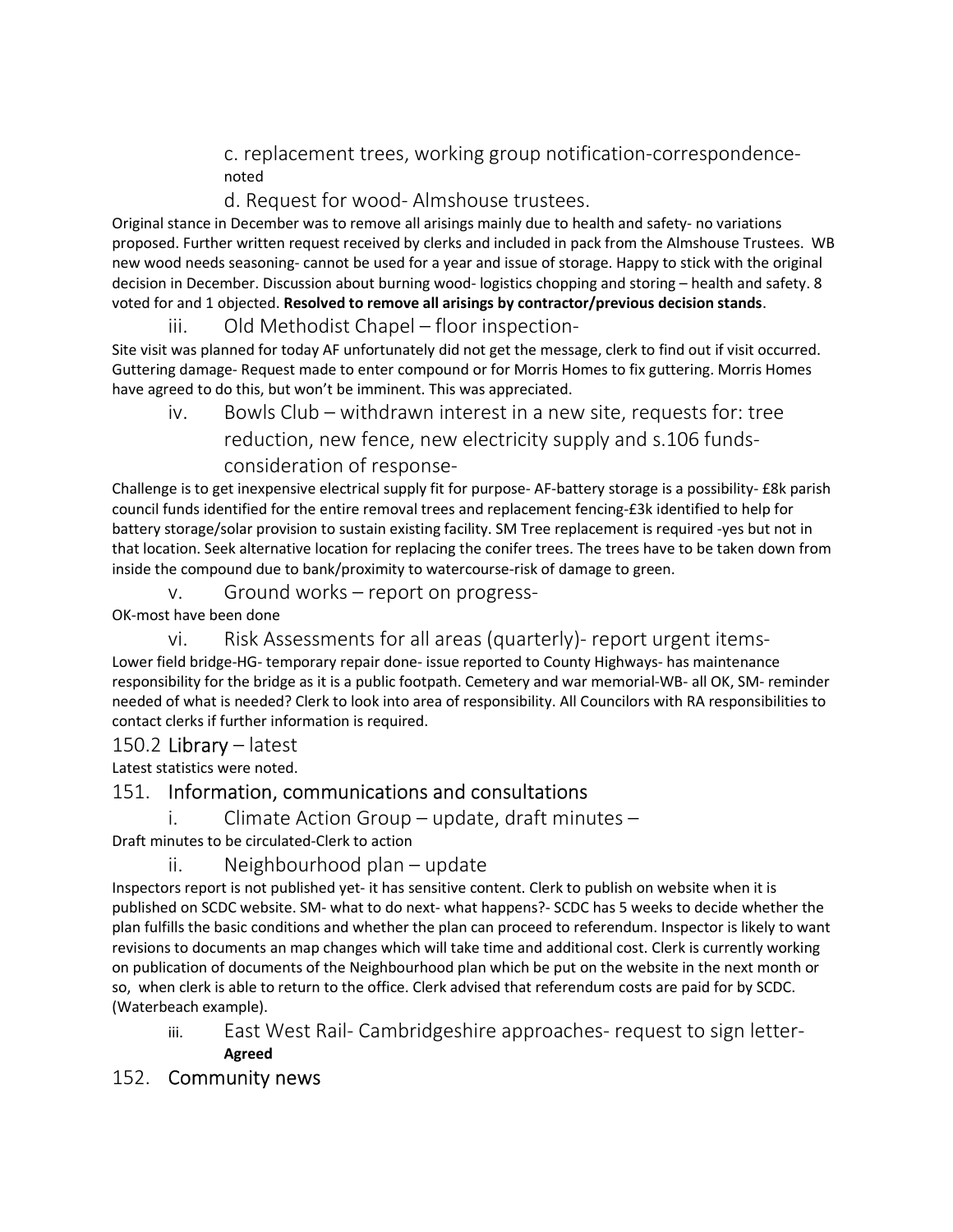i. Gamlingay Jubilee Committee Saturday  $4<sup>th</sup>$  June 2022 - grant award and update on planned event/s.

Agreed and noted. DH- full steam ahead with the preparations- it is going very smoothly, plan of event/s being advertised- weather an issue, volunteer roles- independent risk assessor to undertake assessment. Details will be attached to public liability. Co-operation of groups being included for party packs, contributions to schools, history society etc.

ii. Proposal - to seek a meeting with Greensand Medical Practice, to understand how the practice ensures that it is performing within acceptable norms and meeting the needs of the catchment area, how residents' concerns are addressed and what (if anything) the Parish Council can do to assist – K Warburton-

Rewording of proposal- link in pack care quality commission report in 2017. Opinions and views expressed locally- should reflect concerns of community- 71 comments on social media (not pc page)-most people are tolerant of existing position- surgery are doing their best- is it the best set up/framework for our community? – Issue relating to access to book nurse appointment. Issue on access in Potton due to development/expansion. No of patients 1700 Cambs, Gam 2,100 without new houses (LN). KW old school- site for new health facility-ideal location. SM- what comes back from examiner from the Neighbourhood Plan policies will provide a steer. CC don't support use as surgery on the old school site. HG-The local MP is in discussion- same story. HG to find out from MP if there is any more news on this.SM advised the current system is the Patient feedback form- fill it in to express views on the service. HG-There is a culture shift- personable approach is right- hands off approach a step too far- digital appts are fine for those who like them but are not a substitute. DH offered private meeting with son who runs practices in Cambridge – KW not necessary to have a meeting. DH- danger PC may be 'blinded by science' HG advised that there may be a conflict of interest with DH suggestion. This would be unfavourable territory that should be steered clear of. It is a practical situation- not talking 'personal medical conditions' just issues relating to access to appointments- is the matter at hand. HG to update from discussions MP office – about this issue at next meeting.

iv. Great British Spring Clean – to consider signing up to promote this initiative-25<sup>th</sup> March 10 April-

#### No resolution

#### 153. Financial

 i. Annual membership requests- CAPALC, Cambridgeshire ACRE. It was agreed to membership of CAPALC and Cambridgeshire ACRE 2022/23.

 ii. To be approved- payments list -vouchers 294-299 Deferred- invoices were not available to view at the meeting. Clerk to circulate detail by email.

 iii. Community Chest grant – application-Jubilee mugs for children- Clerk KR from memory cost from PC funds is approx. £700 , with successful grant application. KW Concerns expressed about the costs and why 420? Clerk-420 children-school capacity for Primary school. Currently have about 389 pupils (January 2022). Should it be for all children? Not all at Primary School are from Gamlingay- concern. Cost involves 3 colour, parish council logo and queen jubilee logo. SM-Does it have to be a mug? AF- monarch has been on the throne for so long- it won't happen again-needs to be marked in some way. Commemorative mugs are traditional and sustainable way of reminding next generation. By  $1^{st}$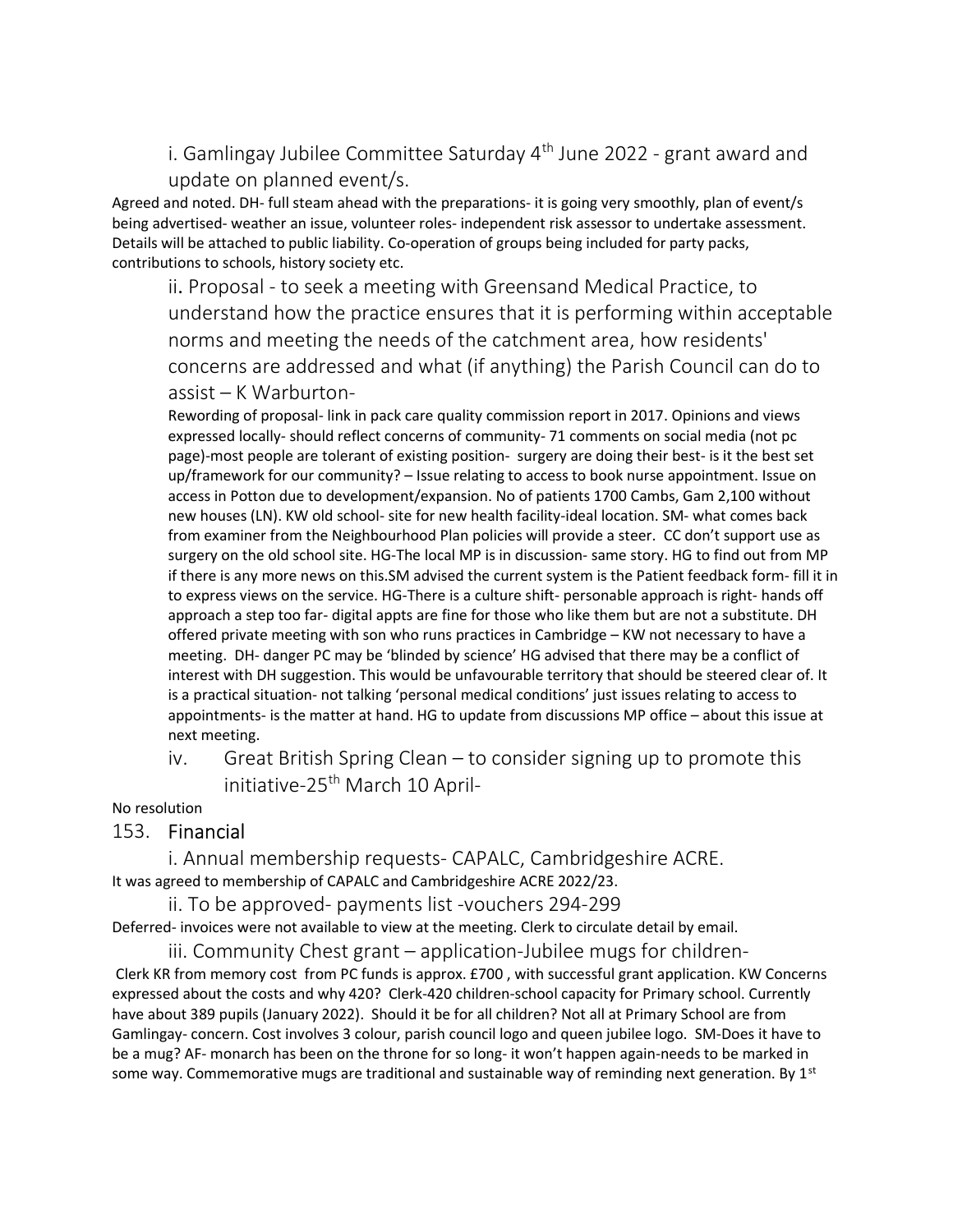April will know end of year position. ? Agree to apply for the grant on  $1<sup>st</sup>$  April, and consider resources after end of year financial position is clear.

v. Electric Vehicle- servicing and replacement batteries- update-Being serviced locally, cheaper quote for batteries received, thanks to CS for helping to resolve the matter.

# 154. South Cambridgeshire District Council

i. SCDC bulletin -Climate Change action fortnight- CAMCYCLE feedback KW advertised events with CAG. Clerk KR attended CAMCYCLE session, very informative about changes to pedestrian and cycle priority on the roads, and new thinking about design of 'school streets' and deregulation of minor roads to create safer sustainable travel. Clerk to put some notes together to circulate for information.

ii. Parish Council election-May 2022 -28<sup>th</sup> March date for nomination papers -Registration numbers need to be sought from the Electoral Register, and for proposers and seconders. Clerks can take in paperwork but need to be organised and make an appointment at Cambourne to ensure safe delivery within timescales, councillors requested to be organized. Please contact the clerks- if you need any advice- councillors and prospective new councillors. Notices are going up on 28 March.

# 155. Cambridgeshire County Council

- i. LHI- Costs report and programme details- Mill Hill Footway/cyclewayresolve finance, community contributions, and programme-report- £1000 contribution promised from Brogan- greatly appreciated. Awaiting feedback from farm Shop owner. The project costs provided by CCC are OK in principle-. Decision on how project is financed is to be deferred. Clerk to chase Farm Shop owner for a response. Consideration of funding and potential vire of funds to be referred to next F&GP.
- ii. Gamlingay Footpath 10 to Green Acres/Green End closure- latest. ROW- officer working to agree temporary route- noted.

iii. Park Lane Footpath 8- response from Rights of Way Officer Footpath not impeded by new fence line. Matter for individual to pursue as private matter.

iv. Cycleway meeting- minutes to note

HG- MP Richard Fuller looking into central government new fund C Boardman - looking into funding optionsinitial will from each parish to agree necessity to link to Gamlingay is needed- access cycle ride and Gamlingay facilities good for wellbeing- to take on board-Potton. Feasibility costs could be an issue for smaller parishescycling to local rail stations are key outcome for the project. WB -Green Wheel Potton- link into Gamlingay need to get permission from landowners owning verge may be a problem. Needs survey- further work may be needed from Potton TC to gauge Potton residents' views. Project is moving along

# 156. Staffing and Councillor matters

i. Councillor training- WB- Planning-SCDC- feedback

WB completed training- 3 hours and clerk to record on training schedule.

iii. Topics for Annual Parish Meeting Tuesday  $24<sup>th</sup>$  May 2022 at 7.30pm-For next meeting- dates have been agreed APM on the 10<sup>th</sup> May and AGM Full Council Tuesday 24<sup>th</sup> May ( first meeting after election)